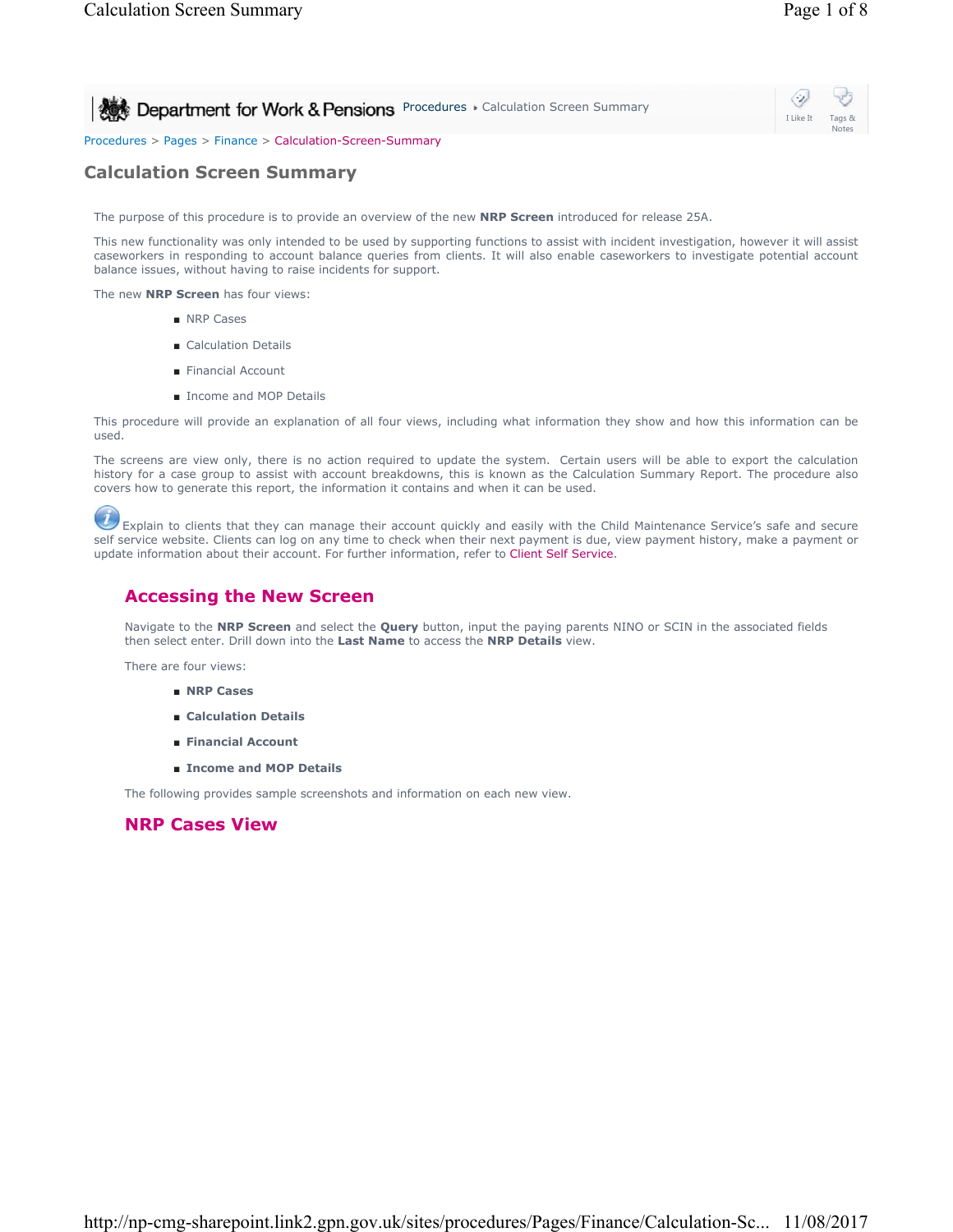| File Edit View Navigate Query Tools Help                                                                               |                                       |                            |                                                                          |                        |                       | <b>ORACLE</b>                          |
|------------------------------------------------------------------------------------------------------------------------|---------------------------------------|----------------------------|--------------------------------------------------------------------------|------------------------|-----------------------|----------------------------------------|
| BRO Procedures   23 H Th 3                                                                                             |                                       |                            |                                                                          |                        | <b>Saved Queries:</b> | $-9$ $-9$                              |
|                                                                                                                        |                                       |                            |                                                                          |                        |                       |                                        |
| Home Cases 111 Contacts NRP Screen 9 Service Work Management Activities 2 Accounts Correspondence Third Party Accounts |                                       |                            |                                                                          |                        |                       |                                        |
| <b>NRP List Details</b>                                                                                                |                                       |                            |                                                                          |                        |                       |                                        |
| <b>NRP</b> Details                                                                                                     |                                       |                            |                                                                          |                        |                       | $\equiv 10^{6}1$                       |
| Menu . Query Generate Calc Report                                                                                      |                                       |                            |                                                                          |                        |                       |                                        |
| <b>Client Details</b>                                                                                                  |                                       |                            | <b>Client Contact Details</b>                                            |                        |                       |                                        |
| $\overline{\mathbf{v}}$<br>Title: <sup>*</sup> NR                                                                      | DOB: 24/02/1975                       | ш                          | Address Line 1: 4132 New Street                                          |                        | Postcode: OL13 OLL    |                                        |
| Last Name: <sup>*</sup> GJDAThomae                                                                                     | Gender: Male                          | $\overline{\phantom{a}}$   | Address Line 2:                                                          |                        | County:               |                                        |
| First Name: <sup>4</sup> GJDAPediham                                                                                   | <b><i><u>NDIO: 768007041A</u></i></b> |                            | Town/Oty:                                                                |                        | Country: England      | $\boxed{\textcolor{blue}{\textbf{w}}}$ |
| Midde Name:                                                                                                            | SCP4: 121003820513                    |                            |                                                                          |                        |                       |                                        |
| NRP Cases   Calculation Details   Financial Account   Income and MCP Details                                           |                                       |                            |                                                                          |                        |                       |                                        |
| Cases                                                                                                                  |                                       |                            |                                                                          |                        |                       |                                        |
| Menu . Query                                                                                                           |                                       |                            |                                                                          |                        |                       | $1 - 10f1$                             |
| Case Effective Da Case Service Typ Status<br><b>Case Number</b>                                                        |                                       | <b>Sub Status</b>          | <b>Payment Freques Payment Day</b><br><b>Case Asset Flag</b> Date Opened |                        |                       |                                        |
| 31/07/2014<br>$2 - 718543377$                                                                                          | Calc and Collection Active            | <b>Perform Calculation</b> | τ.                                                                       | 04/12/2014 10:09:34 AM |                       |                                        |
|                                                                                                                        |                                       |                            |                                                                          |                        |                       |                                        |
|                                                                                                                        |                                       |                            |                                                                          |                        |                       |                                        |
|                                                                                                                        |                                       |                            |                                                                          |                        |                       |                                        |
|                                                                                                                        |                                       |                            |                                                                          |                        |                       |                                        |
|                                                                                                                        |                                       |                            |                                                                          |                        |                       |                                        |
|                                                                                                                        |                                       |                            |                                                                          |                        |                       |                                        |
|                                                                                                                        |                                       |                            |                                                                          |                        |                       |                                        |
|                                                                                                                        |                                       |                            |                                                                          |                        |                       |                                        |
|                                                                                                                        |                                       |                            |                                                                          |                        |                       |                                        |
|                                                                                                                        |                                       |                            |                                                                          |                        |                       |                                        |
|                                                                                                                        |                                       |                            |                                                                          |                        |                       |                                        |
|                                                                                                                        |                                       |                            |                                                                          |                        |                       |                                        |
| <b>ED</b> Snapshot _ $ \mathbf{D}  \times$                                                                             |                                       |                            |                                                                          |                        |                       |                                        |
|                                                                                                                        |                                       |                            |                                                                          |                        |                       |                                        |
|                                                                                                                        |                                       |                            |                                                                          |                        |                       |                                        |

This view will display frequently sought information for each case in the paying parents case group (open and closed cases) without having to drill down into each case individually.

 If further information is required drill down into the case directly from this view by selecting the case number link.  $\left( 7\right)$ 

The **NRP Cases** view will display the following information against each case in the case group:

- **Case Number** Case reference number
- **Case Effective Date** The initial effective date
- **Case Service Type** The current service type
- **Status** The current status of the case
- **Sub Status** The sub status of the case
- **Payment Frequency** The payment frequency of the case (weekly or monthly)
- **Payment Day** The day of the week or date in the month they pay their maintenance
- **Case Asset Flag** A 'Y' signifies that the case has successfully moved to Maintenance
- **Date Opened** The date the case was opened on CMS
- **Date Closed** The effective date of the closure if the case has been closed
- Stage Shows where the case is in the case lifecycle. This field will show Enquiry, Application, Case Enforcement or Case - Maintenance
- **Team** The owning team of the case
- **Source** Shows whether the case is a 2012 or a transition application. 'Telephone' means 2012 and 'Transition' means an application following transition

 Some of this information will be hidden. To view additional information select the **Menu** button then **Columns Displayed**.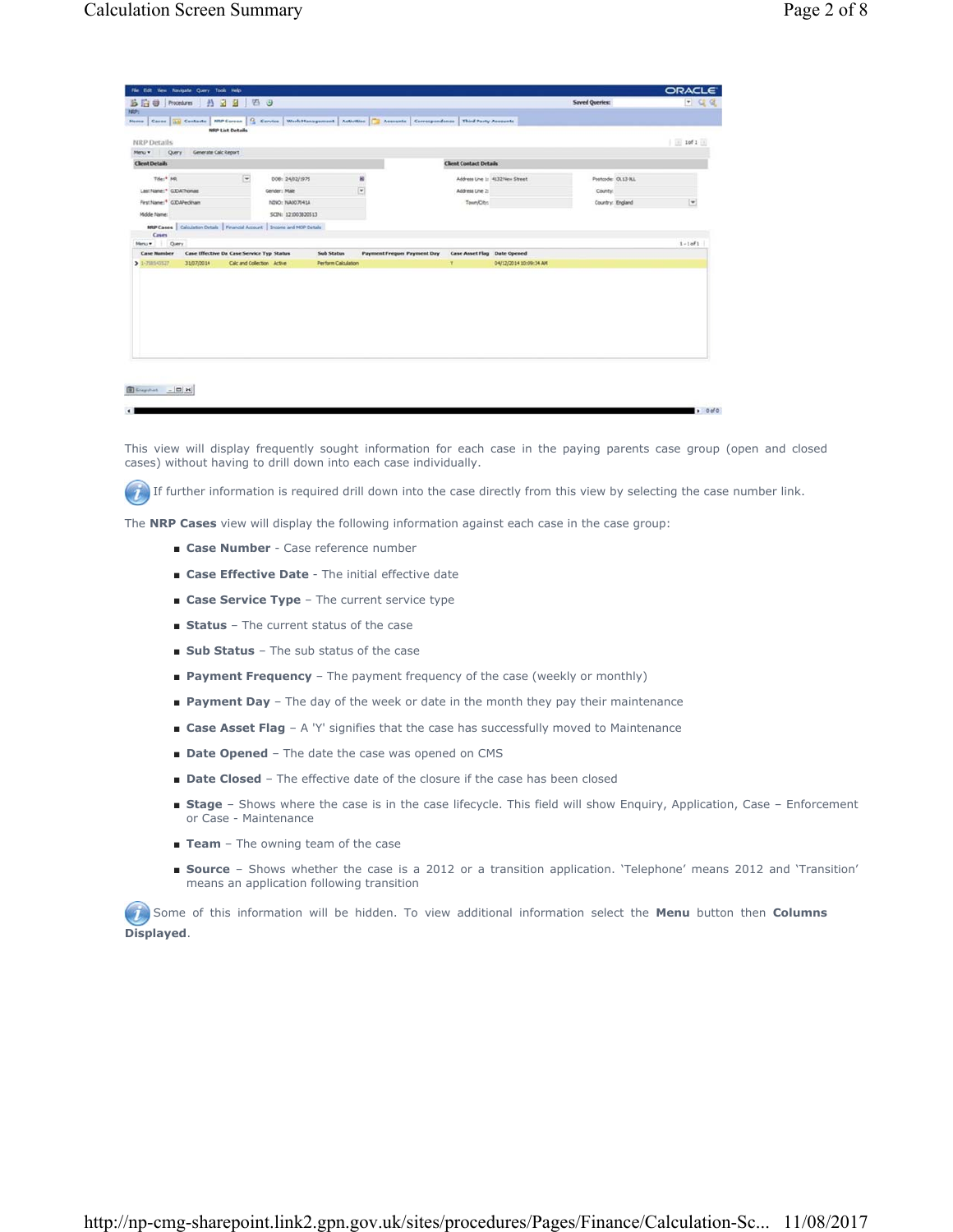# **Calculation Details View**

|                                                                                   | File Edit View Navigate Query Tools Help                                                                                       |                                           |              |                    |        |               |                                   |                 |                                        |               |                                                                                                                                         |                       |                    | <b>ORACLE</b>               |               |
|-----------------------------------------------------------------------------------|--------------------------------------------------------------------------------------------------------------------------------|-------------------------------------------|--------------|--------------------|--------|---------------|-----------------------------------|-----------------|----------------------------------------|---------------|-----------------------------------------------------------------------------------------------------------------------------------------|-----------------------|--------------------|-----------------------------|---------------|
| B THE Procedures                                                                  | -45                                                                                                                            | 石田<br>团员                                  |              |                    |        |               |                                   |                 |                                        |               |                                                                                                                                         | <b>Saved Queries:</b> |                    | $\bullet$ $\alpha$ $\alpha$ |               |
|                                                                                   |                                                                                                                                |                                           |              |                    |        |               |                                   |                 |                                        |               |                                                                                                                                         |                       |                    |                             |               |
| <b>Home</b>                                                                       | Cases   11 Contacts   NRP Screen   Q Service   Work Hanagement   Activities   Accounts   Correspondence   Third Party Accounts |                                           |              |                    |        |               |                                   |                 |                                        |               |                                                                                                                                         |                       |                    |                             |               |
|                                                                                   |                                                                                                                                | <b>NRP List Details</b>                   |              |                    |        |               |                                   |                 |                                        |               |                                                                                                                                         |                       |                    |                             |               |
| NRP Details                                                                       |                                                                                                                                |                                           |              |                    |        |               |                                   |                 |                                        |               |                                                                                                                                         |                       |                    | $ $ Iofi $ $                |               |
| Ouery<br>Merku W                                                                  | Generate Calc Report                                                                                                           |                                           |              |                    |        |               |                                   |                 |                                        |               |                                                                                                                                         |                       |                    |                             |               |
| <b>Client Details</b>                                                             |                                                                                                                                |                                           |              |                    |        |               |                                   |                 | <b>Client Contact Details</b>          |               |                                                                                                                                         |                       |                    |                             |               |
| Title: <sup>4</sup> MR                                                            |                                                                                                                                | $\begin{array}{c} \hline \Xi \end{array}$ |              | DOB: 24/02/1975    |        | 酱             |                                   |                 | Address Line 1: 4132 New Street        |               |                                                                                                                                         |                       | Postcode: OL13 OLL |                             |               |
| Last Name: <sup>4</sup> G.IDAThomas                                               |                                                                                                                                |                                           | Gender: Male |                    |        | Ψ             |                                   |                 | Address Line 2:                        |               |                                                                                                                                         |                       | County:            |                             |               |
| First Name: <sup>8</sup> G.T.MPackham                                             |                                                                                                                                |                                           |              | 1030: NA007041A    |        |               |                                   |                 | Town/City:                             |               |                                                                                                                                         |                       | Country: England   | $\overline{\phantom{a}}$    |               |
|                                                                                   |                                                                                                                                |                                           |              |                    |        |               |                                   |                 |                                        |               |                                                                                                                                         |                       |                    |                             |               |
| Mddle Name:                                                                       |                                                                                                                                |                                           |              | SCIN: 121003820513 |        |               |                                   |                 |                                        |               |                                                                                                                                         |                       |                    |                             |               |
|                                                                                   |                                                                                                                                |                                           |              |                    |        |               |                                   |                 |                                        |               |                                                                                                                                         |                       |                    |                             |               |
| 宋章                                                                                | <b>Process</b>                                                                                                                 | Area                                      |              | <b>Sub Area</b>    | Reason |               |                                   |                 |                                        |               | Reason for Calcu Calculation Effect Calculation Perfo Daily Liability Rat NRP Daily Collect: Liability Schedule P2P Schedule Ver Status |                       |                    | $1 - 5$ of $5 +$            |               |
|                                                                                   | Perform calculation Case maintenance Change Client data                                                                        |                                           |              |                    |        |               | Change Client data 01/11/2014     |                 |                                        | 49.45         | 60.95                                                                                                                                   | 1                     |                    | Closed                      |               |
| 1-762816881                                                                       | Perform calculation Case maintenance Change Client data                                                                        |                                           |              |                    |        | <b>System</b> |                                   | 01/10/2014      |                                        | 611.86        | 61.19                                                                                                                                   |                       |                    | Closed                      |               |
| 1-762819932                                                                       | Perform calculation Variation                                                                                                  |                                           |              | Special expense    |        |               |                                   | 01/11/2014      | 26/12/2014                             |               |                                                                                                                                         |                       |                    | In Progress                 |               |
| 1-762817727                                                                       | Perform calculation Case maintenance Change Client data                                                                        |                                           |              |                    |        |               | New ROC in NRP hoi 01/10/2014     |                 | 26/12/2014                             | £11.86        | 61.19                                                                                                                                   |                       |                    | Assigned                    | $\frac{1}{2}$ |
| 1-764782634                                                                       | Perform calculation Case maintenance Change Client data                                                                        |                                           |              |                    |        |               | QC not in full time ex 05/11/2014 |                 | 29/12/2014                             | 49.99         | £1.00                                                                                                                                   |                       |                    | Assigned                    |               |
|                                                                                   |                                                                                                                                |                                           |              |                    |        |               |                                   |                 |                                        |               |                                                                                                                                         |                       |                    |                             |               |
|                                                                                   | PWC Liability Details   Menu v                                                                                                 | Query                                     |              |                    |        |               | $I-1$ of $I$                      |                 | <b>OC Liability Detail</b>             | Menu <b>v</b> | Ouery                                                                                                                                   |                       |                    | $1 - 3 of 3$                | ÷             |
| <b>PWC Name</b>                                                                   | <b>PWC Daily Liabilit PWC Daily Collection Charge Amount</b>                                                                   |                                           |              |                    |        |               |                                   | <b>PWC Name</b> | QC Name                                |               | Shared Care Banx QC Daily Liability Amount                                                                                              |                       |                    |                             |               |
|                                                                                   |                                                                                                                                | 60.66                                     |              |                    |        |               |                                   |                 | > GJOBMartin GJOBGa GJCAMontgomery G 0 |               |                                                                                                                                         |                       |                    |                             |               |
|                                                                                   |                                                                                                                                |                                           |              |                    |        |               |                                   |                 | GXX8Martin GXX8Ga Tyler200 Orange200 0 |               |                                                                                                                                         |                       |                    |                             |               |
| Menu . Query<br>$-1 - 762831288$<br>$\blacksquare$<br>3 G.XXIMartin G.XXIGa £9.45 |                                                                                                                                |                                           |              |                    |        |               |                                   |                 | GJDBMartin GJDBGa TylerIA OrangeIA 0   |               |                                                                                                                                         |                       |                    |                             |               |
| B Snapshot _ O X                                                                  |                                                                                                                                |                                           |              |                    |        |               |                                   |                 |                                        |               |                                                                                                                                         |                       |                    |                             |               |

This view will show the calculation history for the case group. Every calculation/liability created for the paying parent will be displayed in this view. It will display frequently sought information for each calculation in this one view and can be used to investigate, view and discuss details of each calculation with clients without having to drill down into each calculation SR individually.

Drill down into each calculation SR if further information is required e.g. Income details used in the calculation.

This view will also show the child calculations SR's created following automated backdated adjustments. The **Child/Related Service Request** view section of this procedure provides further information on this.

Payment Plan Only SRs will also be displayed in the **Calculation Details** view meaning you can investigate and respond to promise to pay scheduling queries without having to navigate back to the **Service Requests** view of each case. The SRs will be displayed in calculation date order by default. This can be changed to suit individual preferences by selecting the relevant column.

The main view will display the following information against each SR:

- SR Number A unique reference number for each SR. This can be used to drill down for further information if required
- **Process** The process under which the SR has been created, this will always be Perform Calculation
- Area The area under which the perform calculation SR has been created. this will be either Case setup or Case maintenance
- Sub Area The sub area under which the perform calculation SR has been created. The sub area will explain what action triggered the calculation and will be one of the following: Initial, Correction/Revision, Change Client Data, Change Client Data (Adj), Change Client Data (Variation), Additional Case, Annual Review, Bulk Recalculation
- Reason This column will show the exception reason for any calculation SRs which have exceptioned out due to any of the four known exception reasons:
	- **No Income Available**
	- **Establish MOPF**
	- **Process Multiple MOPF**
	- **Determine NDR**

For further information on these exception reasons refer to Calculation – Non HMRC and the **Promise To Pay Exceptions**.

■ Reason for Calculation - Where the calculation SR has been created following a change of circumstances this field will show the change that instigated the calculation e.g. if the calculation SR has been completed following a change to income this field will show 'change income

 For backdated adjustment calculations the reason field will display the sub area of the calculation that the backdated adjustments have been made against.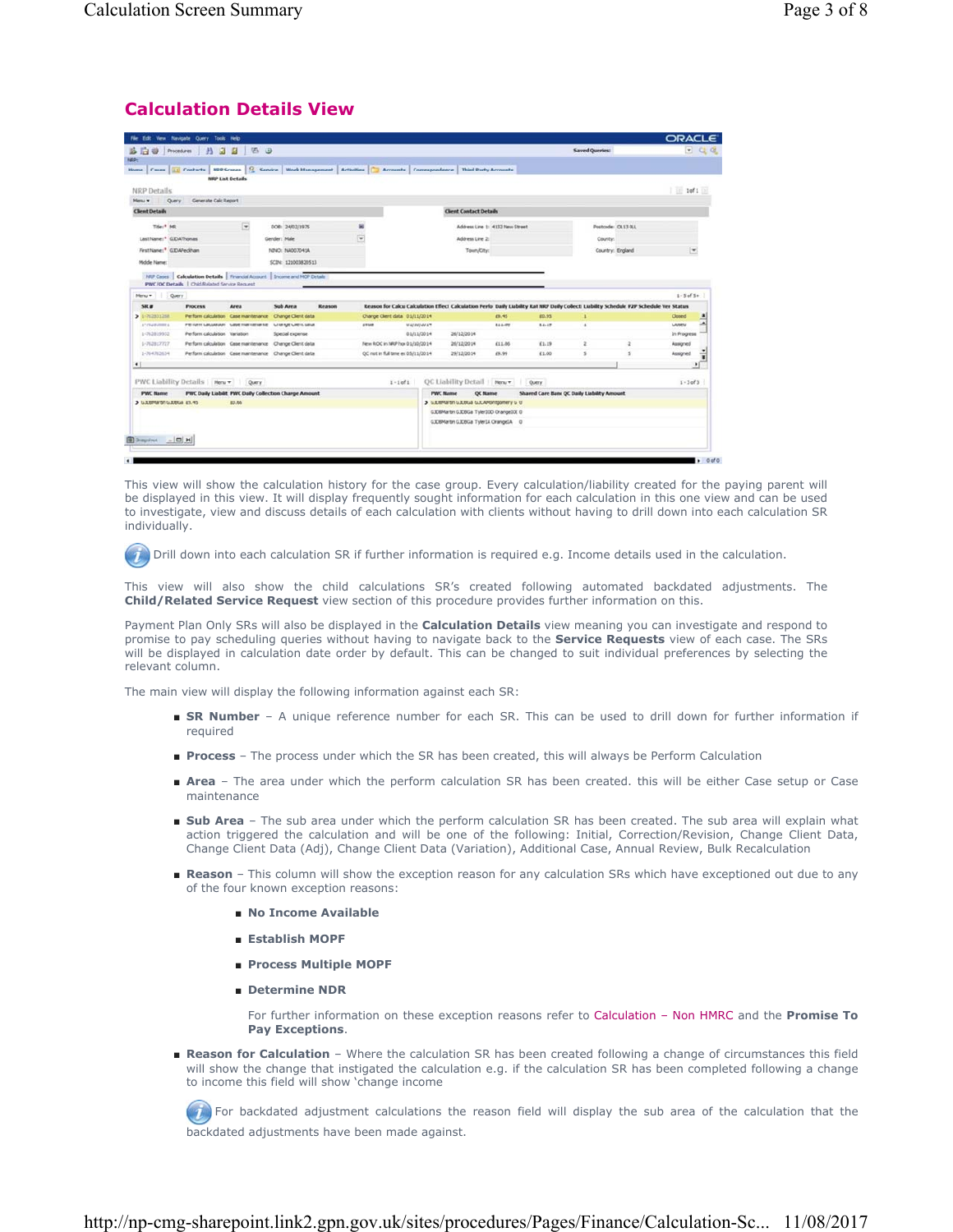E.g. An initial calculation was completed with effective date of 01/02/2015. Recalculation completed following change to shared care with effective date of 01/02/2015. The view will show two calculation SR's following the recalculation: A Change Client Data SR from the calculation date to the annual review date – the reason field in this SR will show Shared Care. There will also be a second Change Client Data SR from the initial effective date to the calculation date. As the backdated adjustments have been made against the initial calculation the reason field will show Initial.

 This will also show any variation SRs with **Resolution Code** as **Accepted**. Any backdated adjustments created by the child calculation SR will be found in the **Related SR's** view of the parent variation SR.

- **Calculation Effective Date** The effective date of the calculation
- **Calculation Performed Date** -The date the liability was calculated
- **Daily Liability Rate** The daily rate of liability calculated for the case group
- NRP Daily Collection Charge -The daily rate of paying parent collection charges calculated for the case group (this will include direct pay cases)
- **Liability Schedule** The liability schedule version number created by the calculation SR
- **P2P Schedule Version** The promise to pay schedule version number created by the calculation SR
- **Status** This will show the current status of each calculation SR
- **Sub Status** This will show the current sub status of each calculation SR
- **Amount to Pay until AR** The amount to pay until annual review calculated by the SR
- **No of Days for Calculation** The number of days the liability was initially calculated for
- **Parent SR** The parent SR which created the child calculation SR
- **Created By** This will display staff number of who created the calculation SR
- **Owner** This will display who owned the calculation SR when it was completed i.e. who closed it

 Some of this information will be hidden. To amend what is displayed select the **Menu** button then **Columns Displayed**.

The **Calculation Details** view also has two sub views:

- **PWC/QC Details**
- **Child/Related Service Request**

#### **PWC/QC Details Sub View**

|                                                                                                       | File Edit View Navigate Query Tools Help                                                                                           |                                                    |              |                    |        |                         |               |                                   |                 |                                        |        |                                                                                                                                         |                       |                    | <b>ORACLE</b>            |                             |
|-------------------------------------------------------------------------------------------------------|------------------------------------------------------------------------------------------------------------------------------------|----------------------------------------------------|--------------|--------------------|--------|-------------------------|---------------|-----------------------------------|-----------------|----------------------------------------|--------|-----------------------------------------------------------------------------------------------------------------------------------------|-----------------------|--------------------|--------------------------|-----------------------------|
| <b>b</b> 日 b Procedures                                                                               | -45<br>и                                                                                                                           | 石口<br><b>B</b>                                     |              |                    |        |                         |               |                                   |                 |                                        |        |                                                                                                                                         | <b>Saved Queries:</b> |                    |                          | $\bullet$ $\alpha$ $\alpha$ |
| <b>IGP:</b>                                                                                           |                                                                                                                                    |                                                    |              |                    |        |                         |               |                                   |                 |                                        |        |                                                                                                                                         |                       |                    |                          |                             |
|                                                                                                       | Home Cases   U Contacts   NRP Screen   C Service   Work Hanagement   Activities   Accounts   Correspondence   Third Party Accounts |                                                    |              |                    |        |                         |               |                                   |                 |                                        |        |                                                                                                                                         |                       |                    |                          |                             |
|                                                                                                       |                                                                                                                                    | <b>IRP List Details</b>                            |              |                    |        |                         |               |                                   |                 |                                        |        |                                                                                                                                         |                       |                    |                          |                             |
| <b>NRP</b> Details                                                                                    |                                                                                                                                    |                                                    |              |                    |        |                         |               |                                   |                 |                                        |        |                                                                                                                                         |                       |                    | $ $ Iof 1 $ $            |                             |
| Merits W1<br>Ouery                                                                                    | Generate Calc Report                                                                                                               |                                                    |              |                    |        |                         |               |                                   |                 |                                        |        |                                                                                                                                         |                       |                    |                          |                             |
| <b>Client Details</b>                                                                                 |                                                                                                                                    |                                                    |              |                    |        |                         |               |                                   |                 | <b>Client Contact Details</b>          |        |                                                                                                                                         |                       |                    |                          |                             |
| Title: * 340                                                                                          |                                                                                                                                    | $\begin{array}{ c } \hline \textbf{w} \end{array}$ |              | DOB: 24/02/1975    |        | 固                       |               |                                   |                 | Address Line 1: 4132 New Street        |        |                                                                                                                                         |                       | Postcode: OL13 OL1 |                          |                             |
| Last Name: <sup>4</sup> G.IDAThomas                                                                   |                                                                                                                                    |                                                    | Gender: Male |                    |        | $\overline{\mathbf{v}}$ |               |                                   |                 | Address Line 2:                        |        |                                                                                                                                         |                       | County:            |                          |                             |
|                                                                                                       |                                                                                                                                    |                                                    |              |                    |        |                         |               |                                   |                 |                                        |        |                                                                                                                                         |                       |                    | $\overline{\phantom{a}}$ |                             |
| First Name: <sup>*</sup> G.DAPediham                                                                  |                                                                                                                                    |                                                    |              | 1010: NA007041A    |        |                         |               |                                   |                 | Town/City:                             |        |                                                                                                                                         |                       | Country: England   |                          |                             |
| Mddle Name:                                                                                           |                                                                                                                                    |                                                    |              | SCIN: 121003820513 |        |                         |               |                                   |                 |                                        |        |                                                                                                                                         |                       |                    |                          |                             |
|                                                                                                       |                                                                                                                                    |                                                    |              |                    |        |                         |               |                                   |                 |                                        |        |                                                                                                                                         |                       |                    |                          |                             |
| Query<br>宋章                                                                                           | <b>Process</b>                                                                                                                     | Area                                               | Sob Area     |                    | Reason |                         |               |                                   |                 |                                        |        | Reason for Calcu Calculation Effect Calculation Perfo Daily Liability Rat NRP Daily Collecti Liability Schedule P2P Schedule Ver Status |                       |                    | $1 - 5$ of $5 +$         |                             |
|                                                                                                       | Perform calculation Case maintenance Change Client data                                                                            |                                                    |              |                    |        |                         |               | Change Client data 01/11/2014     |                 |                                        | 49.45  | 60.95                                                                                                                                   | t                     |                    | Closed                   |                             |
|                                                                                                       | Perform calculation Case maintenance Change Client data                                                                            |                                                    |              |                    |        |                         | <b>System</b> | 01/10/2014                        |                 |                                        | £11.86 | 61.19                                                                                                                                   |                       |                    | Closed                   |                             |
| 1-762816881<br>1-762819932                                                                            | Perform calculation Variation                                                                                                      |                                                    |              | Special expense    |        |                         |               | 01/11/2014                        |                 | 26/12/2014                             |        |                                                                                                                                         |                       |                    | In Progress              |                             |
| $1-76.2817727$                                                                                        | Perform calculation Case maintenance Change Client data                                                                            |                                                    |              |                    |        |                         |               | New ROC in NRP hoi 01/10/2014     |                 | 26/12/2014                             | £11.86 | 61.19                                                                                                                                   |                       |                    | Assigned                 |                             |
| 1-764782634                                                                                           | Perform calculation Case mantenance Change Client data                                                                             |                                                    |              |                    |        |                         |               | QC not in full time ex 05/11/2014 |                 | 29/12/2014                             | £9.99  | £1.00                                                                                                                                   |                       |                    | Assigned                 | $\frac{1}{2}$<br>Ŧ          |
|                                                                                                       |                                                                                                                                    |                                                    |              |                    |        |                         |               |                                   |                 |                                        |        |                                                                                                                                         |                       |                    |                          |                             |
|                                                                                                       | PWC Liability Details   Meru -                                                                                                     | Query                                              |              |                    |        |                         |               | $I - I of 1$                      |                 | <b>QC Liability Detail</b> Meru        |        | Query                                                                                                                                   |                       |                    | $1 - 3 of 3$             |                             |
| <b>PWC Name</b>                                                                                       | PWC Daily Liabilit PWC Daily Collection Charge Amount                                                                              |                                                    |              |                    |        |                         |               |                                   | <b>PWC Name</b> | QC Name                                |        | Shared Care Banx QC Daily Liability Amount                                                                                              |                       |                    |                          |                             |
|                                                                                                       |                                                                                                                                    | 60.66                                              |              |                    |        |                         |               |                                   |                 | > GJOSPAYSh GJOSGa GJCAPIontgomery G 0 |        |                                                                                                                                         |                       |                    |                          |                             |
|                                                                                                       |                                                                                                                                    |                                                    |              |                    |        |                         |               |                                   |                 | GJ08Martin GJ08Ga Tyler200 Orange200 0 |        |                                                                                                                                         |                       |                    |                          |                             |
|                                                                                                       |                                                                                                                                    |                                                    |              |                    |        |                         |               |                                   |                 | GJDBMartin GJDBGa TylerSA OrangeSA 0   |        |                                                                                                                                         |                       |                    |                          |                             |
| Mersu w<br>$2.1 - 76.2831288$<br>$\epsilon$<br>3 G.XXIMartin G.XXIGa £9.45<br><b>B</b> Snapshot _ O x |                                                                                                                                    |                                                    |              |                    |        |                         |               |                                   |                 |                                        |        |                                                                                                                                         |                       |                    |                          |                             |

When a calculation SR is selected from the main view it will display details of all receiving parents included in that calculation. This information will be displayed in the **PWC Liability Details** view and can be used to investigate, view and discuss details of each calculation with clients without having to drill down into each calculation SR individually.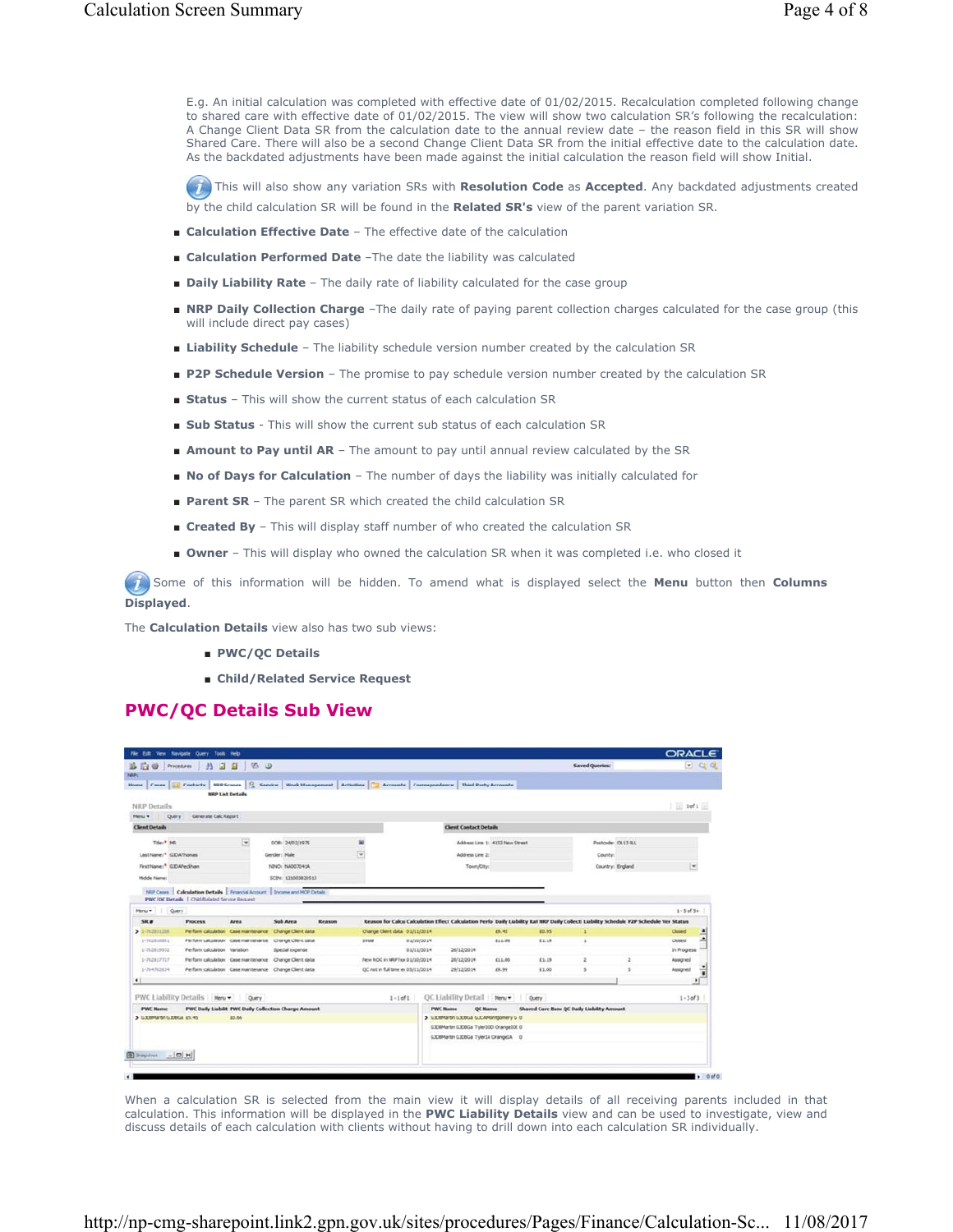The **PWC Liability Details** view will display the following information:

- **PWC Name** The full name of the receiving parent
- **PWC Daily Liability Amount** The daily rate of liability calculated forthe receiving parent
- PWC Daily Collection Charge Amount The daily rate of receiving parent collection charges calculated for the case (this will also show if the case is direct pay)
- **Annual Payment Amount** The amount to pay until annual review calculated for the case
- **Service Type** The service type of the case when the calculation SR was completed

This field will only display the service type for those calculations produced in R25A.

When a receiving parent record is selected from the **PWC Liability Details** view it will display details of all qualifying children taken into account within the calculation for the receiving parent selected. This information will be displayed in the **QC Liability Detail** view and can be used to investigate, view and discuss details of each calculation with clients without having to drill down into each calculation SR individually.

The **QC Liability Detail** view will display the following information:

- **QC Name** The full name of the qualifying child
- **PWC Name** The full name of the receiving parent assigned to the qualifying child
- Shared Care Band The shared care band for the qualifying child that's been taken into account within the calculation SR selected
- **Nights in LA Care** The number of nights the qualifying child spends in local authority care that's been taken into account within the calculation SR selected
- **QC Daily Liability Amount** The daily rate of liability calculated for the qualifying child in the calculation SR selected

## **Child/Related Service Request View**

|                                   | File Edit View Navigate Query Tools Help                                                                                 |                        |                        |               |                          |                |                               |                                 |                 |                                                                                                                                         |                   | <b>ORACLE</b> |                |
|-----------------------------------|--------------------------------------------------------------------------------------------------------------------------|------------------------|------------------------|---------------|--------------------------|----------------|-------------------------------|---------------------------------|-----------------|-----------------------------------------------------------------------------------------------------------------------------------------|-------------------|---------------|----------------|
| ■ 白 @ Procedures                  | <b>A</b><br>и                                                                                                            | 石山画<br>旧               |                        |               |                          |                |                               |                                 |                 | <b>Saved Queries:</b>                                                                                                                   |                   |               | $  -$          |
| <b>Home</b><br>Cases <sup>1</sup> | 0.0 Contacts NRP Screen   C Service   Work Hanagement   Applications   Activities                                        |                        |                        |               |                          |                |                               |                                 |                 | Accounts   Correspondence   Third Party Accounts   2   Employees   Leads                                                                |                   |               |                |
| NRP Details                       | <b>HRP List Details</b>                                                                                                  |                        |                        |               |                          |                |                               |                                 |                 |                                                                                                                                         |                   | 10f1          |                |
| Ouery<br>Menu w                   |                                                                                                                          |                        |                        |               |                          |                |                               |                                 |                 |                                                                                                                                         |                   |               |                |
| <b>Client Details</b>             |                                                                                                                          |                        |                        |               |                          |                | <b>Client Contact Details</b> |                                 |                 |                                                                                                                                         |                   |               |                |
| Title:* Mr                        |                                                                                                                          | $\boxed{\blacksquare}$ | DOB: 01/01/1979        |               | 酱                        |                |                               | Address Line 1: 1212 The Street |                 |                                                                                                                                         | Postcode: OH1 1AB |               |                |
|                                   | Last Name: * ZMacdonaidATVRABN                                                                                           |                        | Gender: Male           |               | $\overline{\phantom{a}}$ |                | Address Line 2: Britenhead    |                                 |                 | Counts:                                                                                                                                 |                   |               |                |
| First Name: " 3mCQPOERY           |                                                                                                                          |                        | <b>NEWS: RN000471A</b> |               |                          |                | Town/Oty:                     |                                 |                 |                                                                                                                                         | Country: England  |               | $\overline{ }$ |
| Middle Name:                      |                                                                                                                          |                        | SCR: 121002437787      |               |                          |                |                               |                                 |                 |                                                                                                                                         |                   |               |                |
|                                   |                                                                                                                          |                        |                        |               |                          |                |                               |                                 |                 |                                                                                                                                         |                   |               |                |
| 160 Cases                         | Calculation Details   Financial Account   Drome and HOP Details<br><b>PWC/QC Details   Child/Related Service Request</b> |                        |                        |               |                          |                |                               |                                 |                 |                                                                                                                                         |                   |               |                |
| Mers. *<br><b>Query</b>           |                                                                                                                          |                        |                        |               |                          |                |                               |                                 |                 |                                                                                                                                         |                   | $1 - 5$ of 7  |                |
| SR #                              | <b>Process</b>                                                                                                           | Arra                   | <b>Sub Area</b>        | Reason        |                          |                |                               |                                 |                 | Reason for Calcu Calculation Effect Calculation Perfo Daily Liability Rat NRP Daily Collect: Liability Schedule P2P Schedule Ver Status |                   |               |                |
| $1 - 515760378$                   | Perform cain lation Variation                                                                                            |                        | Special expense        |               |                          | 01/07/2013     | 04/07/2013                    |                                 |                 |                                                                                                                                         |                   | Assgred       | $\frac{1}{2}$  |
| 1415762646                        | Perform calculation Variation                                                                                            |                        | Cancel variation       |               |                          | 02/07/2013     | 10/07/2013                    |                                 |                 |                                                                                                                                         |                   | Closed        |                |
| 1-515760017                       | Perform calculation Case maintenance                                                                                     |                        | Change Client data     |               | Initial                  | 01/07/2013     |                               | 11.13                           | 61.11           |                                                                                                                                         |                   | Closed        |                |
|                                   |                                                                                                                          |                        |                        |               |                          |                |                               |                                 |                 |                                                                                                                                         |                   |               |                |
| 1-515759659                       | Perform calculation Case setup                                                                                           |                        | <b>Smithal</b>         |               |                          | 19/06/2013     | 04/07/2013                    | £12.27                          | £1.23           |                                                                                                                                         |                   | Closed        |                |
| 1-518340992                       | Perform calculation Variation                                                                                            |                        | Cancel variation       |               |                          | 09/07/2013     | 12/07/2013                    |                                 |                 |                                                                                                                                         |                   | Assigned      | Ť              |
|                                   |                                                                                                                          |                        |                        |               |                          |                |                               |                                 |                 |                                                                                                                                         |                   |               | ×ſ             |
|                                   | Child Service Requests   New -                                                                                           | Query                  |                        |               | $1 - 1$ of $1$           |                | Related Service Requests      |                                 | Menu *<br>Query |                                                                                                                                         |                   | $1 - 1$ of 1  |                |
| SR #                              | <b>Process</b>                                                                                                           | Area                   | <b>Sub Area</b>        | <b>Status</b> | Sub-Status               | 58.8           | <b>Process</b>                |                                 | Area            | <b>Sub Area</b>                                                                                                                         | <b>Status</b>     | Sub-Status    |                |
| 3 1-515760904                     | Perform calculation Case maintenance Change Client data / Assigned                                                       |                        |                        |               | Not Started              | 1415759353     |                               |                                 |                 | Perform calculation Case maintenance Change Client data Closed                                                                          |                   | Complete      |                |
|                                   |                                                                                                                          |                        |                        |               |                          | $\blacksquare$ |                               |                                 |                 |                                                                                                                                         |                   |               | ×.             |

The **Child/Related Service Request** sub view will show the child calculation SR's and the related calculation SRs for each SR selected from the main view. These SR's will show in the **Child Service Requests** applet and the **Related Service Requests** applet respectively.

E.g. A recalculation has been completed following a change to income on 20/03/2015 with an effective date of 10/03/2015. The main calculation view will show the change client data SR with the liability calculated from 20/03/2015 (calculation date) to the annual review date. The system has created a backdated adjustment SR (Change Client Data (Adj) SR to calculate the new liability from 10/03/2015 to 20/03/2015 (effective date to the calculation date). Details of this SR will be displayed in the **Related Service Requests** sub view and the SR can be opened from here if further information is required e.g. the backdated adjustment amount.

The system also creates a child SR which is a copy of the adjustment SR without the calculation date or the backdated adjustment amount. This is just a reference SR which shows what liability was in place at the time.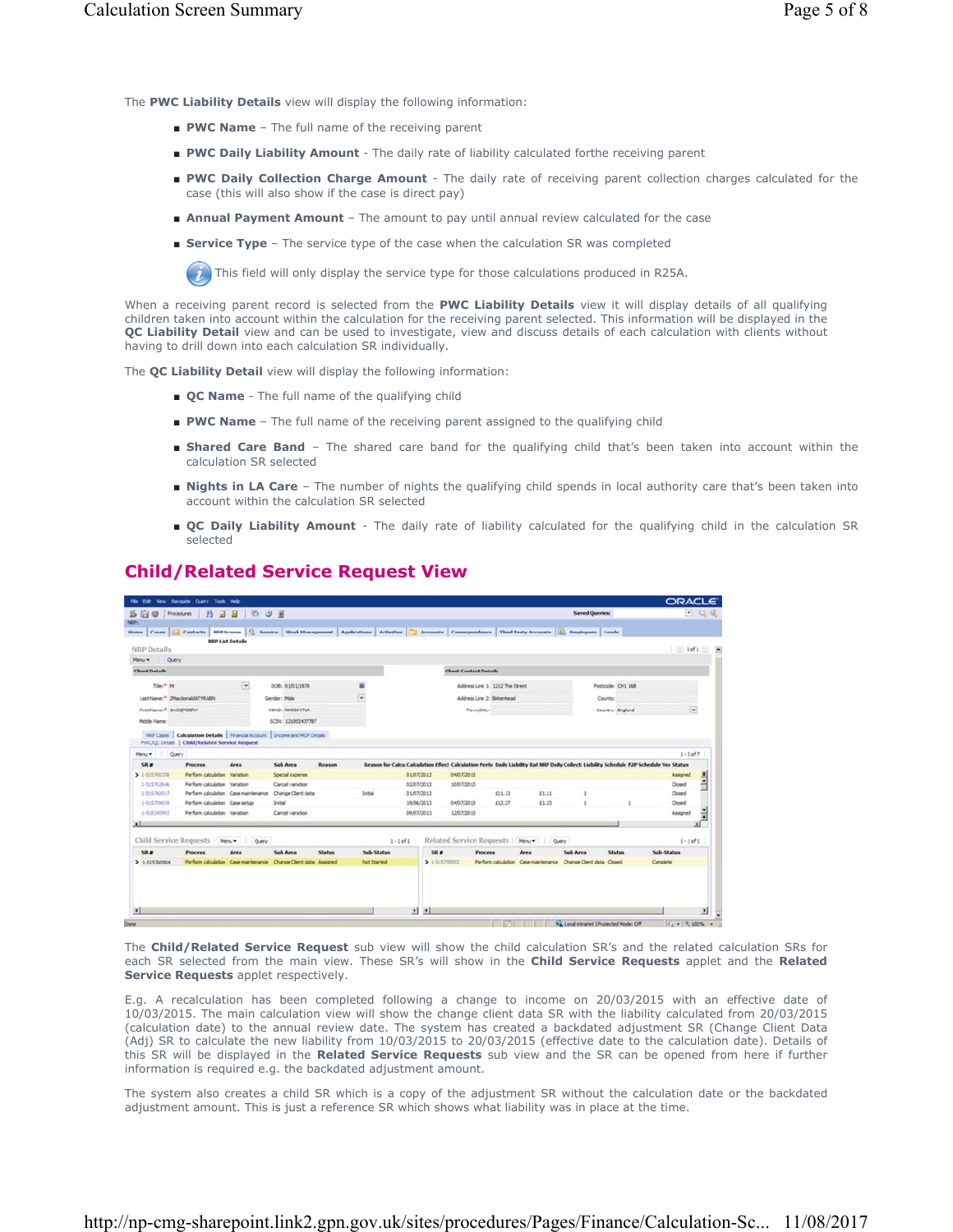Reference child SRs will also be shown in the main view to show the liability in place for specific calculation periods.

Where there is a change in liability and the calculation being completed has an effective date which is earlier than the calculation date of the change, the system starts to charge the new liability from the calculation performed date. The system should therefore post a backdated adjustment which takes account of the difference in liability between the effective date and the calculation date. As mentioned above, adjustments can be viewed in the Related SR view.

In most cases, the system will complete the backdated adjustment automatically. However, sometimes the system does not post the adjustment automatically or it does post the adjustment automatically but the adjustment amount is incorrect.

A check should always be made to confirm whether adjustments have posted automatically and if they have, whether the figures are correct.

Go to the Backdated Adjustment procedure for more information on how to complete the checks and the steps to take to add adjustments manually where they haven't posted automatically.

Backdated adjustments will not be posted if the effective date and the calculation date are the same, or if the liability doesn't change.

# **Financial Accounts View**

|                                                                                                                                                                                      | File Edit Vew Nevigate Query Tools Help   |                                                                                                                       |                           |                                             |                                 |                                      |                       | <b>ORACLE</b>               |
|--------------------------------------------------------------------------------------------------------------------------------------------------------------------------------------|-------------------------------------------|-----------------------------------------------------------------------------------------------------------------------|---------------------------|---------------------------------------------|---------------------------------|--------------------------------------|-----------------------|-----------------------------|
| ■ 白 → Procedures   丹                                                                                                                                                                 | 38                                        | 石田                                                                                                                    |                           |                                             |                                 |                                      | <b>Saved Queries:</b> | $\bullet$ $\alpha$ $\alpha$ |
| <b>NAP:</b><br>Home Cases 31 Contacts   NRP Screen   C Service   Work Hanagement   Activities   Accounts   Correspondence   Third Party Accounts                                     | <b>NRP List Details</b>                   |                                                                                                                       |                           |                                             |                                 |                                      |                       |                             |
| NRP Details<br>Generate Calc Report                                                                                                                                                  |                                           |                                                                                                                       |                           |                                             |                                 |                                      |                       | $1$ Tof 1 $-$               |
| Menu v Query<br><b>Client Details</b>                                                                                                                                                |                                           |                                                                                                                       |                           |                                             | <b>Client Contact Details</b>   |                                      |                       |                             |
| Title: <sup>4</sup> MR                                                                                                                                                               | $\begin{array}{c} \hline \Xi \end{array}$ | DOB: 24/02/1975                                                                                                       | 固                         |                                             | Address Line 1: 4132 New Street |                                      | Postcode: OL13 OLL    |                             |
| Last Name: <sup>*</sup> G.IDAThomas                                                                                                                                                  |                                           | Gender: Male                                                                                                          | $\overline{\phantom{a}}$  |                                             | Address Line 2:                 |                                      | County:               |                             |
| First Name: <sup>*</sup> G.IDAPediham                                                                                                                                                |                                           | NINO: NA007041A                                                                                                       |                           |                                             | Town/City:                      |                                      | Country: England      | $\boxed{\mathbf{v}}$        |
| Mddle Name:                                                                                                                                                                          |                                           | SCIN: 121003820513                                                                                                    |                           |                                             |                                 |                                      |                       |                             |
| NRP Cases   Calculation Details   Financial Account   Income and HCP Details<br>Account Number Account Type                                                                          |                                           | Balances   Payment Schedule   Online Statement<br>Hanual Allocation Manual Allocation Payment Freques Active DEO Flag |                           |                                             |                                 |                                      |                       | $1 - 1011$                  |
| <b>NRF Account</b><br>Get PWC Account                                                                                                                                                | $\mathbf{N}$                              |                                                                                                                       | $\mathbf{N}$<br>02-Weekly |                                             |                                 |                                      |                       |                             |
|                                                                                                                                                                                      |                                           |                                                                                                                       |                           |                                             |                                 | <b>PWC Balances</b>                  |                       |                             |
|                                                                                                                                                                                      | 出                                         | Total Accrued Balance: £1,548.71                                                                                      |                           | 图<br>Total Arrears to the Commission: £0.00 |                                 | <b>PWC Account Num:</b>              |                       |                             |
| Total Arrears Balance: £1,848.71                                                                                                                                                     | $\equiv$                                  | Accrued Liability til date: £9.99                                                                                     |                           | <b>15</b><br>Uncollectable Arrears: £0.00   |                                 | Total PAIC Arrears:<br>器             | 出                     |                             |
| Total Maintenance Arrears: £1,680.24                                                                                                                                                 | $\equiv$                                  | Total o/s OGM until AR: £2,137.86                                                                                     |                           | 凹<br>Total Active Residual Arrears: £0.00   |                                 | <b>Total Active Residual Amears:</b> | 出                     |                             |
| Arrears Since Date: 06/08/2014                                                                                                                                                       | н                                         | Total o/s Balance: £1,848.71                                                                                          |                           | 旨<br>DEO/DER Charge Balance: \$0.00         |                                 | Accrued Liability Till Date:         | 益                     |                             |
| Date of Last P2P Schedule: 29/12/2014                                                                                                                                                | ×                                         | Last Mased Payment Date:                                                                                              |                           | н<br>RDO Charge Balance: £0.00              |                                 | Total Liability until AR:<br>B       | B                     |                             |
| Menu = Query<br>3000265568<br><b>Balances</b><br>Menu w<br><b>NRP Balance Details</b><br>Regular OGN Payment Amount: £70.53<br><b>ED</b> Snapshot _ $\boxed{ \Box \times }$ e: 49.00 | $=$                                       | Last Mased Payment Ant:                                                                                               |                           | ш<br>LO Charge Balance: £0.00               |                                 | <b>Excess Payment Ant:</b><br>ш      | ш                     | $10^{f}1 + \frac{f-1}{2}$   |

This view will show the account balances, the online statement, the liability schedule and the promise to pay schedule for the case group.

The information is already available on the system however will need to navigate through several screens to access it. This new view brings these screens together with the calculation summary screens so that account balance investigations and client queries can be investigated and be responded to in one place. For further information on these screens please refer to the **2012 System Finance Overview**.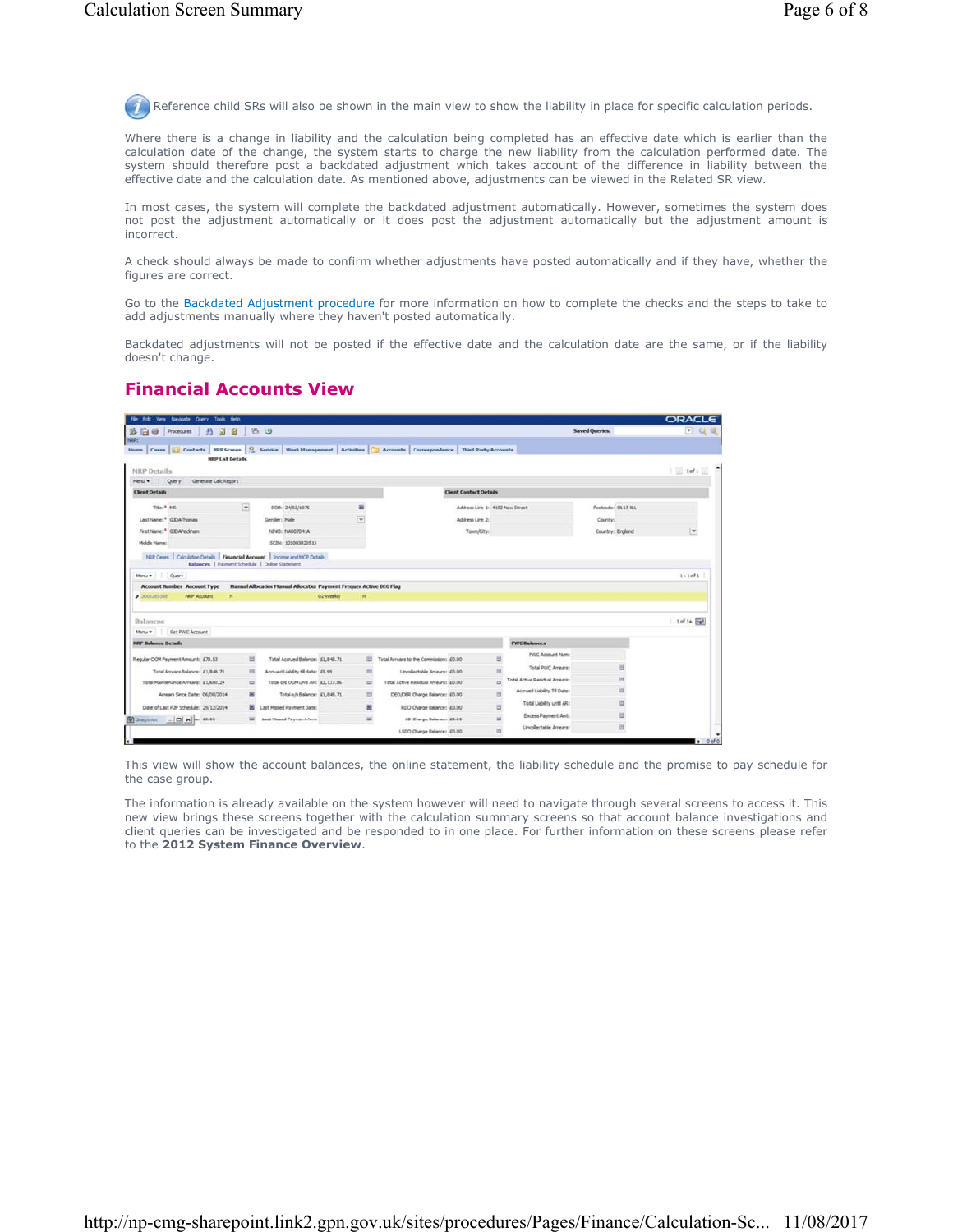#### **Income and MOP Details View**

| 当時●   Procedures   丹 日 日   石 ④                                                                                                                                                                                                                                                                                                                                                                                                                                                                                                      |                                 |                                                                                                    |                                       |                                                                       | <b>Saved Queries:</b>                                                                                       | $\bullet$ 0                  |
|-------------------------------------------------------------------------------------------------------------------------------------------------------------------------------------------------------------------------------------------------------------------------------------------------------------------------------------------------------------------------------------------------------------------------------------------------------------------------------------------------------------------------------------|---------------------------------|----------------------------------------------------------------------------------------------------|---------------------------------------|-----------------------------------------------------------------------|-------------------------------------------------------------------------------------------------------------|------------------------------|
|                                                                                                                                                                                                                                                                                                                                                                                                                                                                                                                                     |                                 |                                                                                                    |                                       |                                                                       |                                                                                                             |                              |
| Home Cases 31 Contacts 809 Screen 9 Service Work Hanagement Activities 3 Accounts Correspondence Third Party Accounts                                                                                                                                                                                                                                                                                                                                                                                                               |                                 |                                                                                                    |                                       |                                                                       |                                                                                                             |                              |
| <b>NRP List Details</b>                                                                                                                                                                                                                                                                                                                                                                                                                                                                                                             |                                 |                                                                                                    |                                       |                                                                       |                                                                                                             |                              |
| <b>NRP</b> Details<br>Heru . Query Generate Calc Report                                                                                                                                                                                                                                                                                                                                                                                                                                                                             |                                 |                                                                                                    |                                       |                                                                       |                                                                                                             | $1$ iof $1$ $\ge$            |
| <b>Client Details</b>                                                                                                                                                                                                                                                                                                                                                                                                                                                                                                               |                                 |                                                                                                    |                                       | <b>Client Contact Details</b>                                         |                                                                                                             |                              |
| Triet <sup>4</sup> MR                                                                                                                                                                                                                                                                                                                                                                                                                                                                                                               |                                 | $\overline{\mathbf{36}}$                                                                           |                                       | Address Line 1: 4132 New Street                                       |                                                                                                             |                              |
| ₩<br>Last Name: <sup>*</sup> GJDAThomas                                                                                                                                                                                                                                                                                                                                                                                                                                                                                             | DOB: 24/03/1975<br>Gender: Male | $\overline{\mathbf{r}}$                                                                            |                                       | Address Line 2:                                                       | Postcode: CL13 OLL<br>County:                                                                               |                              |
| First Name: <sup>®</sup> G.IDAPediham                                                                                                                                                                                                                                                                                                                                                                                                                                                                                               | NINO: NADDZD41A                 |                                                                                                    |                                       | Town/City:                                                            | Country: England                                                                                            |                              |
| Mddle Name:                                                                                                                                                                                                                                                                                                                                                                                                                                                                                                                         | SCIN: 121003820513              |                                                                                                    |                                       |                                                                       |                                                                                                             |                              |
| NRP Cases   Calculation Details   Financial Account   Income and HOP Details                                                                                                                                                                                                                                                                                                                                                                                                                                                        |                                 |                                                                                                    |                                       |                                                                       |                                                                                                             |                              |
|                                                                                                                                                                                                                                                                                                                                                                                                                                                                                                                                     | Income Details   NOP Details    |                                                                                                    |                                       |                                                                       |                                                                                                             |                              |
| Menu = Query                                                                                                                                                                                                                                                                                                                                                                                                                                                                                                                        |                                 |                                                                                                    |                                       |                                                                       |                                                                                                             | $1 - 1011$                   |
| Income Name Total Amount<br><b>Tax Year</b><br>Earned Income + PR £25,605.00<br>2013                                                                                                                                                                                                                                                                                                                                                                                                                                                | Currency<br>œ                   | <b>Start Date</b><br>26/12/2014                                                                    | <b>End Date</b><br>Active             | 26/12/2015                                                            | Validity End Date HMRC Start Date HMRC End Date Date Income Gat Best Evidence? Private Pensic<br>26/12/2014 | 40.05                        |
|                                                                                                                                                                                                                                                                                                                                                                                                                                                                                                                                     |                                 |                                                                                                    |                                       |                                                                       |                                                                                                             |                              |
|                                                                                                                                                                                                                                                                                                                                                                                                                                                                                                                                     |                                 |                                                                                                    |                                       |                                                                       |                                                                                                             |                              |
|                                                                                                                                                                                                                                                                                                                                                                                                                                                                                                                                     |                                 |                                                                                                    |                                       |                                                                       |                                                                                                             |                              |
| $\left  \cdot \right $                                                                                                                                                                                                                                                                                                                                                                                                                                                                                                              |                                 |                                                                                                    |                                       |                                                                       |                                                                                                             |                              |
|                                                                                                                                                                                                                                                                                                                                                                                                                                                                                                                                     |                                 |                                                                                                    |                                       |                                                                       |                                                                                                             |                              |
| Income Account   Menu =   Query                                                                                                                                                                                                                                                                                                                                                                                                                                                                                                     |                                 |                                                                                                    | $I - I of 1$                          | Contact Benefits   Meru .                                             |                                                                                                             | No Records                   |
| Income Type Employer Name Address<br>> Initial Assessment                                                                                                                                                                                                                                                                                                                                                                                                                                                                           | Status<br><b>Active</b>         | <b>Annual Gross</b><br>625,605.00<br>60.00                                                         | <b>Annual Pension C Annu</b><br>40.00 | Benefit Name Benefit Type Benefit Amount N310                         | Partner NINO                                                                                                | Benefit Office 14            |
|                                                                                                                                                                                                                                                                                                                                                                                                                                                                                                                                     |                                 |                                                                                                    |                                       |                                                                       |                                                                                                             |                              |
|                                                                                                                                                                                                                                                                                                                                                                                                                                                                                                                                     |                                 |                                                                                                    |                                       |                                                                       |                                                                                                             |                              |
|                                                                                                                                                                                                                                                                                                                                                                                                                                                                                                                                     |                                 |                                                                                                    |                                       |                                                                       |                                                                                                             | ORACLE                       |
| ESpecial . 0 x<br>File Edit View Nevigate Query Tools Help<br>BRO Procedures   AR JR BOR                                                                                                                                                                                                                                                                                                                                                                                                                                            |                                 |                                                                                                    |                                       |                                                                       | <b>Saved Queries:</b>                                                                                       | $  -$                        |
|                                                                                                                                                                                                                                                                                                                                                                                                                                                                                                                                     |                                 |                                                                                                    |                                       |                                                                       |                                                                                                             |                              |
| <b>HRP List Details</b>                                                                                                                                                                                                                                                                                                                                                                                                                                                                                                             |                                 |                                                                                                    |                                       |                                                                       |                                                                                                             |                              |
|                                                                                                                                                                                                                                                                                                                                                                                                                                                                                                                                     |                                 |                                                                                                    |                                       |                                                                       |                                                                                                             | 1011                         |
|                                                                                                                                                                                                                                                                                                                                                                                                                                                                                                                                     |                                 |                                                                                                    |                                       | <b>Client Contact Details</b>                                         |                                                                                                             |                              |
| Title: <sup>4</sup> 34<br>₩                                                                                                                                                                                                                                                                                                                                                                                                                                                                                                         | DOB: 01/01/1979                 | ×                                                                                                  |                                       | Address Line 1: 1212 The Street                                       | Postcode: O11 1AB                                                                                           |                              |
|                                                                                                                                                                                                                                                                                                                                                                                                                                                                                                                                     | <b>Gender: Male</b>             | $\overline{\phantom{a}}$                                                                           |                                       | Address Line 2: Birkenhead                                            | County:                                                                                                     |                              |
|                                                                                                                                                                                                                                                                                                                                                                                                                                                                                                                                     | <b>NINO: RN000471A</b>          |                                                                                                    |                                       | Town/Ohy:                                                             | Country: England                                                                                            | ☞                            |
|                                                                                                                                                                                                                                                                                                                                                                                                                                                                                                                                     | SCIN: 121002437787              |                                                                                                    |                                       |                                                                       |                                                                                                             |                              |
| NFP Cases   Calculation Details   Financial Account   Income and MOP Details                                                                                                                                                                                                                                                                                                                                                                                                                                                        |                                 |                                                                                                    |                                       |                                                                       |                                                                                                             |                              |
|                                                                                                                                                                                                                                                                                                                                                                                                                                                                                                                                     | Income Details   PROP Details   |                                                                                                    |                                       |                                                                       |                                                                                                             |                              |
|                                                                                                                                                                                                                                                                                                                                                                                                                                                                                                                                     |                                 |                                                                                                    |                                       |                                                                       |                                                                                                             | $1 - 1$ of 1                 |
| N                                                                                                                                                                                                                                                                                                                                                                                                                                                                                                                                   |                                 | <b>Hanual Allocation Hanual Allocation Payment Freques Active DEO Flag</b><br>05-Calendar Monthé N |                                       |                                                                       |                                                                                                             |                              |
|                                                                                                                                                                                                                                                                                                                                                                                                                                                                                                                                     |                                 |                                                                                                    |                                       |                                                                       |                                                                                                             |                              |
|                                                                                                                                                                                                                                                                                                                                                                                                                                                                                                                                     |                                 |                                                                                                    |                                       |                                                                       |                                                                                                             |                              |
|                                                                                                                                                                                                                                                                                                                                                                                                                                                                                                                                     | <b>Setup Date</b>               |                                                                                                    |                                       | Sequence Numbe Reference Numb: Payment Freques Payment Collection Day |                                                                                                             | $1 - 2$ of $2 - \frac{1}{2}$ |
| Home Cases  31 Contacts   NBP Screen   Q Service   Work Hanagement   Applications   Activities   B Accounts   Correspondence   Third Party Accounts   C: Employees   Leads<br>NRP Details<br>Netuw Query<br><b>Client Details</b><br>Last Name: <sup>*</sup> ZMacdonaldATYRABN<br>First Name: <sup>*</sup> JimCQPOERY<br>Mddle Name:<br>New Cuery<br><b>Account Number Account Type</b><br>3000200860 NRP Account<br>Payment Profile   Meni +   Query<br><b>Payment Hethod Expiration Date</b> Status<br>> Standing order<br>Active | 05/08/2013                      | $\overline{z}$                                                                                     | 710000105961 05-Calendar Monthé 6     |                                                                       |                                                                                                             |                              |
| Drect debit<br>Active                                                                                                                                                                                                                                                                                                                                                                                                                                                                                                               | 03/07/2013                      | $\overline{\phantom{a}}$                                                                           | 710000099572<br>05-Calendar Months 10 |                                                                       |                                                                                                             |                              |
|                                                                                                                                                                                                                                                                                                                                                                                                                                                                                                                                     |                                 |                                                                                                    |                                       |                                                                       |                                                                                                             |                              |
|                                                                                                                                                                                                                                                                                                                                                                                                                                                                                                                                     |                                 |                                                                                                    |                                       |                                                                       |                                                                                                             |                              |

This view will show the latest income and MOPF details held for the paying parent to assist with client queries and to prevent you from having to navigate to multiple views to obtain different information.

Value of Patient Protected Mode: Off ( A = 1, 105% + 2)

This view is split into two sub views:

Done

- **Income Details**
- **MOP Details**

The **Income Details** applets are a copy of the **Income/Employment Details** and **Benefit Details** applets held in the paying parents **Customer Profile**.

The **MOP Details** view displays the active and inactive MOPF details held for the paying parent and is a copy of the information held in the **Payment Profile** of the paying parents financial accounts.

# **Generate Calc Report**

Users with export access will be able to select the **Generate Calc Report** button which will produce a report with details of all calculations for the case group, along with the total amount due (liability and collection charges) for each case based on the paying parents calculation history.